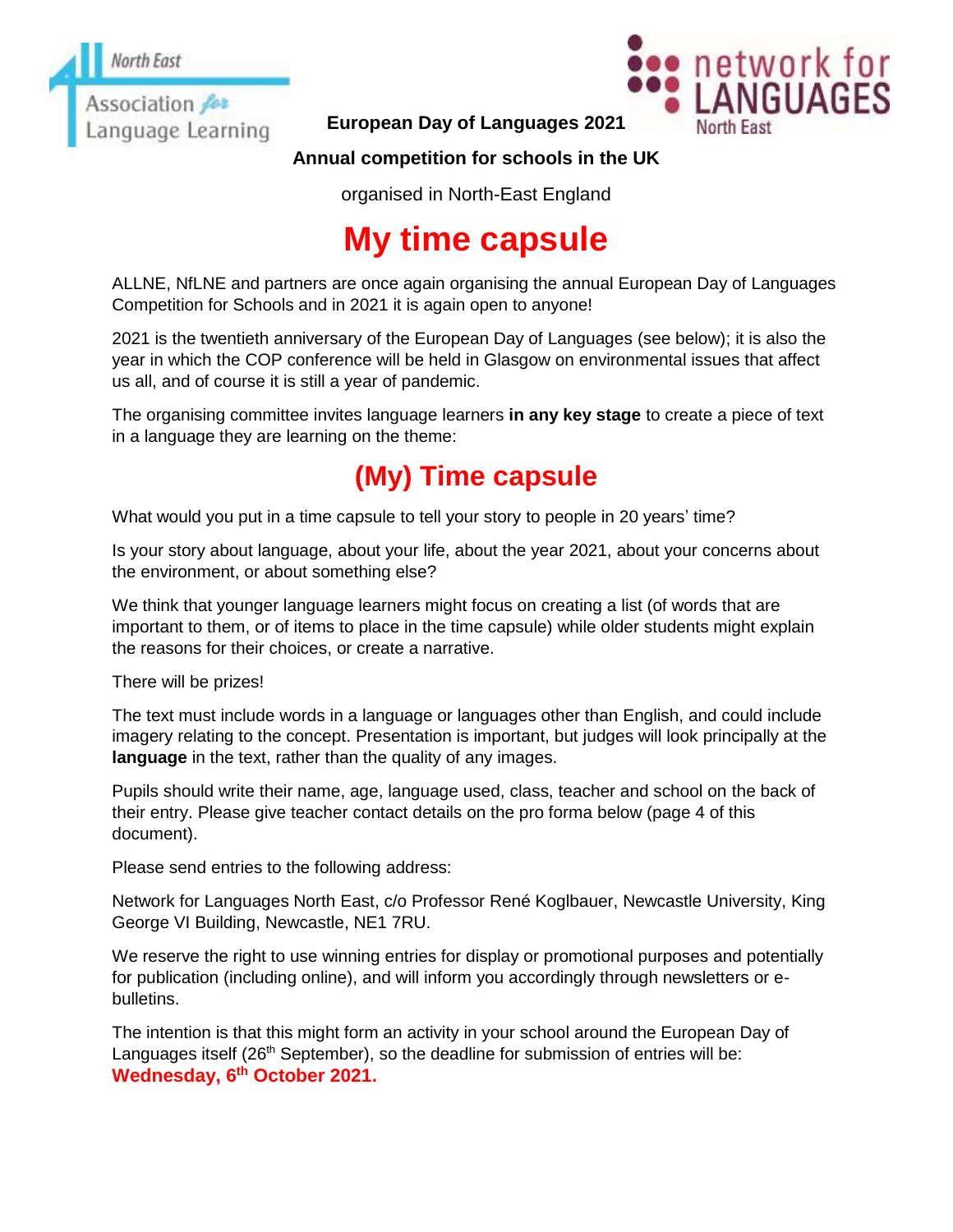Vouchers will be offered to the winners; there will be one winner for each key stage, up to and including KS5. Further prizes may also be awarded at the judges' discretion. In the event of insufficient entries of good quality in any specific key stage no prize will be awarded; the judges' decision is final.



*The judges are made up of the competition organisers and our supporters.* 

Best wishes

Prof. René Koglbauer Steven Fawkes [rene.koglbauer@newcastle.ac.uk](mailto:rene.koglbauer@newcastle.ac.uk) [steven.fawkes@gmx.com](mailto:steven.fawkes@gmx.com) Network for Languages NE ALL NE

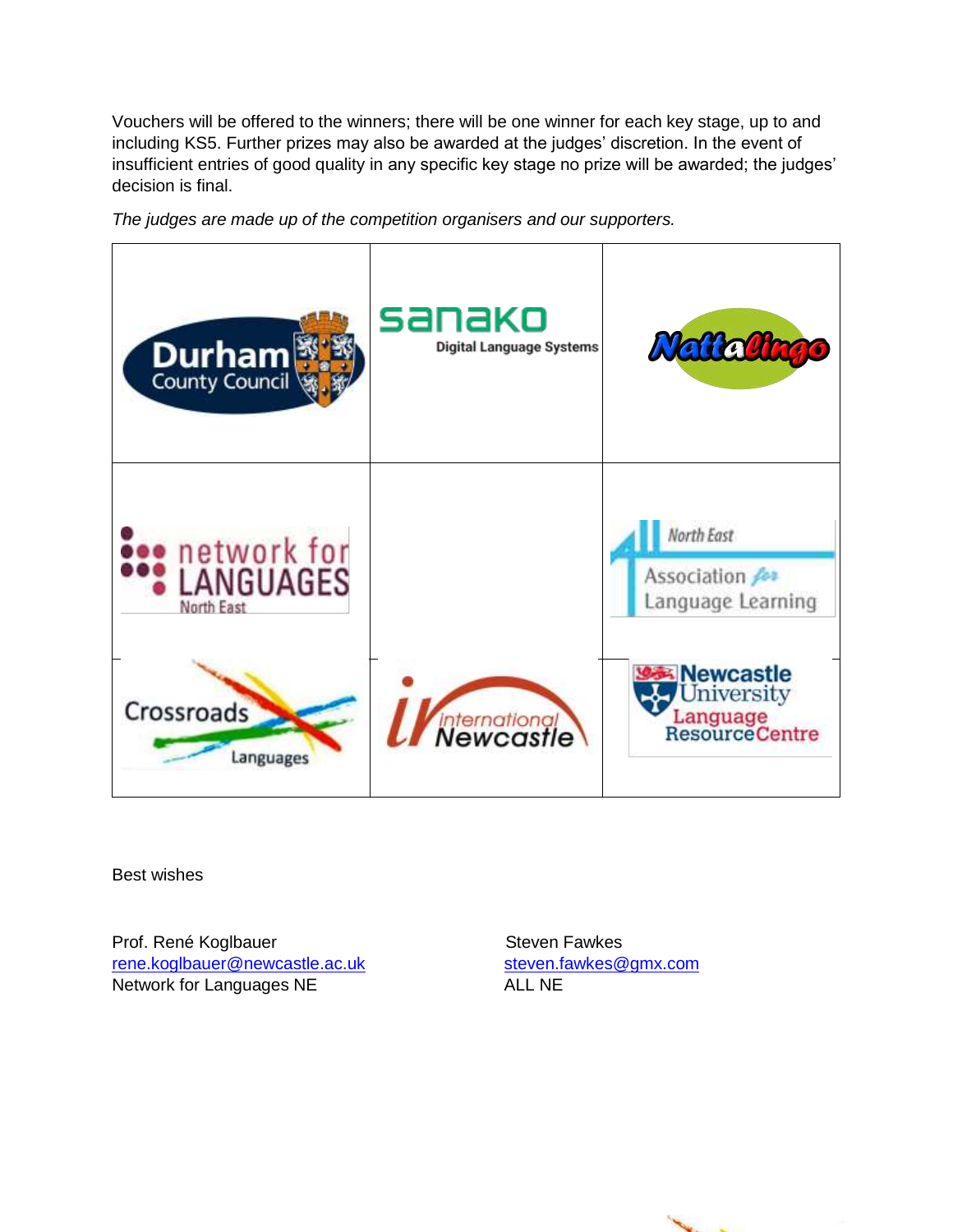#### **EDoL Resources and links**

## <https://www.scilt.org.uk/EuropeanDayofLanguages/tabid/5390/Default.aspx> <https://edl.ecml.at/Participate/Downloads/tabid/3156/language/en-GB/Default.aspx>

To celebrate the landmark of **20 years EDoL**, a series of features/initiatives is available on the EDoL website:

#### <https://edl.ecml.at/>

#### **A new secret agent's language challenge app**

Following the success of the language challenges handbook (now available in 29 languages) and a first version of an app last year, version '2.007' of the app will be much more interactive, with budding secret agents able to compete with their counterparts. There are a series of levels to sort out the Inspector Gadgets from the true top agents!

#### <https://edl.ecml.at/>

A quiz currently being developed together with the European Commission will form part of this app. The new version will be available for download for both Android and Apple phones as well as for Chromebooks from early September.

#### **A journey across Europe's languages**

This downloadable booklet seeks to encourage interest in Europe's rich tapestry of languages from an early age. Children can accompany Lara on her journey to discover the different languages spoken across the continent. Sets of stickers and sound files covering the respective languages are also available for this resource which will be available in English in July with translations/adaptions into other languages following shortly afterwards: see<https://edl.ecml.at/languagejourney> .

**An EDoL infographic** for download with 20 facts you might not know about Europe's languages.

**Questions about languages** you didn't dare to ask: experts will respond to 20 questions (in a written or video format) which people might normally be hesitant to ask, such as – 'do I really need grammar to learn a language?' or 'can someone really speak 30+ languages?' (September).

And as we are not over the pandemic yet, a **list of ideas for organising events which respect social distancing is available**.

<https://edl.ecml.at/>